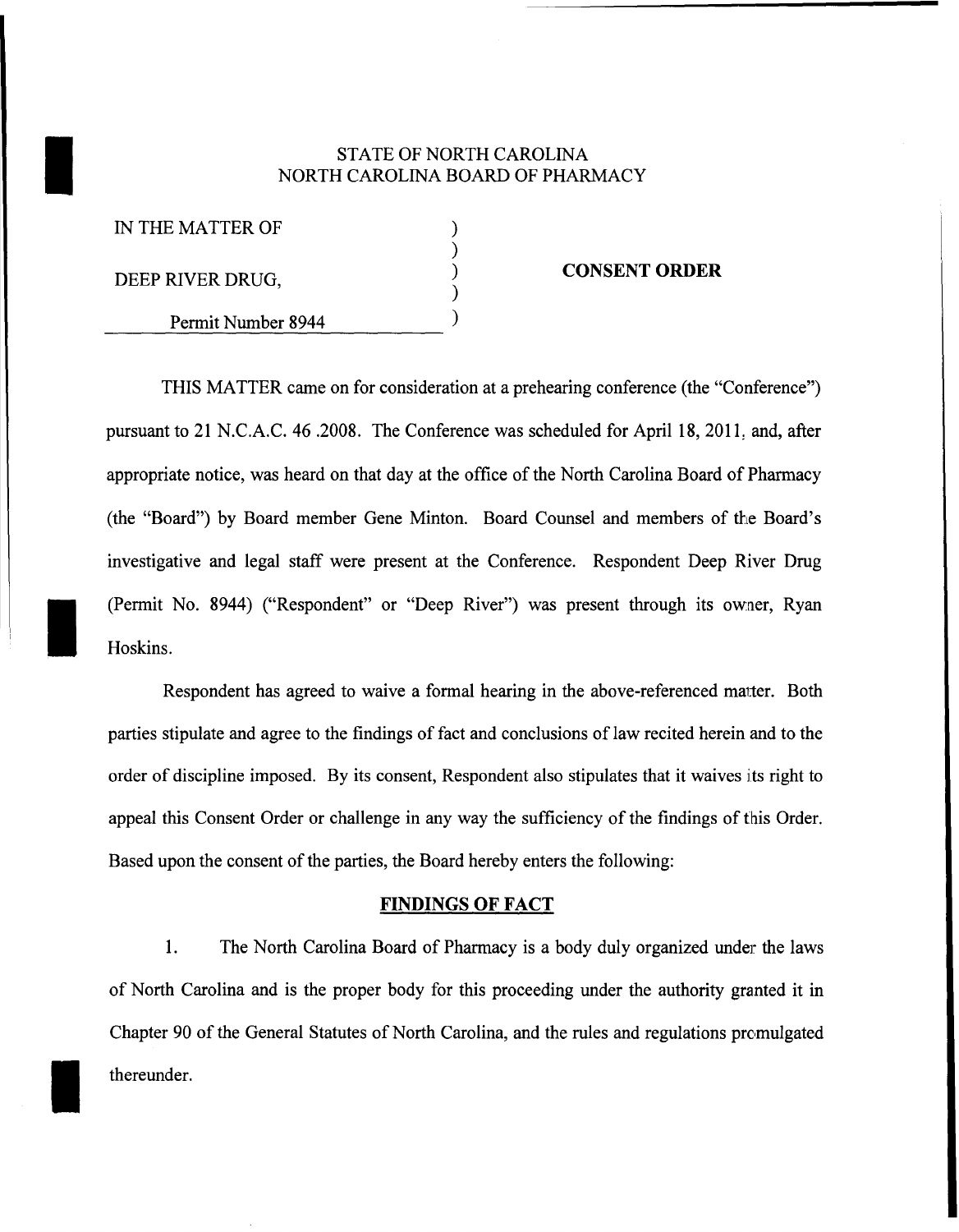2. The Respondent is, and was at all relevant times referred to herein, located at 2401 Hickswood Road, Suite B, High Point, North Carolina, and the holder of Permit Number 8944 issued by the Board. Respondent is, and was at all relevant times referred to herein, subject to the rules and regulations of the North Carolina Board of Pharmacy and the laws of the State of North Carolina.

I

I

I

3. On January 22, 2009, Respondent improperly and negligently dispensed a 30-day supply of capsules containing 1.8 mg of compounded levothyroxine to a patient who had been prescribed capsules containing 100 mcg of levothyroxine. Levothyroxine is a narrow therapeutic index drug. Because of the dispensing error, the patient ingested the drug in significant excess of the prescribed dosage. The patient subsequently died.

4. On March 24, 2009, Respondent learned of the dispensing error and of the possibility that the dispensed drugs caused or contributed to the patient's death. However, Respondent failed to report the dispensing error to the Board as required by law.

5. The Board finds that discipline is warranted due to the nature of the conduct described.

#### **CONCLUSIONS OF LAW**

Based on the above findings, the Board concludes as a matter of law:

1. Respondent Deep River Drug violated N.C. Gen. Stat. §§ 90-85.25(b), 90-85.38(b), 90-85.40(t), and 106-122; 21 N.C.A.C. 46.1802, 46.1804, 46.1805, 46.1810, 46.2302,46 .2501, and 46.2502(1) and (n).

2. Respondent admits that the conduct in this matter constitutes sufficient grounds for disciplinary action on its permit under N.C. Gen. Stat. § 90-85.38.

-2-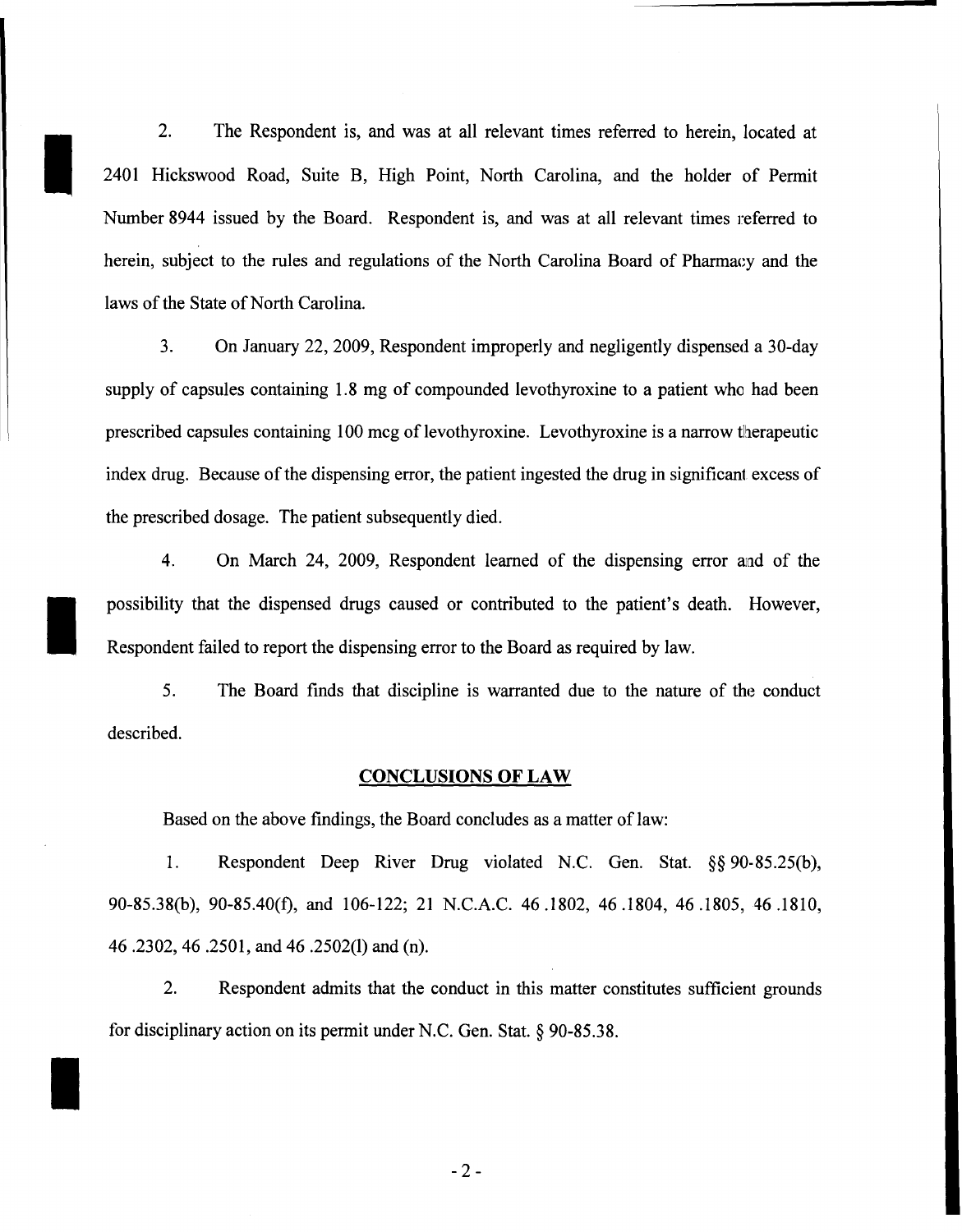#### **DISCIPLINARY ACTION**

I

I

I

Based upon the foregoing, and with the consent of the parties, IT IS THEREFORE ORDERED that the permit of Respondent, Permit No. 8944, is hereby SUSPENDED for five (5) days, which suspension shall be stayed for one (1) year from the date that this Order is accepted by the Board, upon the following conditions:

- 1. Respondent shall cooperate with the Board, its attorneys, investigators, and other representatives in any investigation, including regarding compliance with the provisions of this Consent Order;
- 2. Respondent shall violate no laws governing the practice of pharmacy or the distribution of drugs;
- 3. Respondent shall violate no rules and regulations of the Board;
- 4. Respondent shall maintain full compliance with this Consent Order.

If Respondent fails to comply with any terms or conditions of this Consent Order, the one-year stay described above shall be lifted and Respondent may be subject to additional disciplinary action by the Board.

This the  $\frac{|3^{\ell}}{\ell}$  day of  $\sqrt{\frac{2^{\ell}}{\ell}}$ , 2011. NORTH CAROLINA BOARD OF PHARMACY By: Jay W. Campbell, I **Executive Director**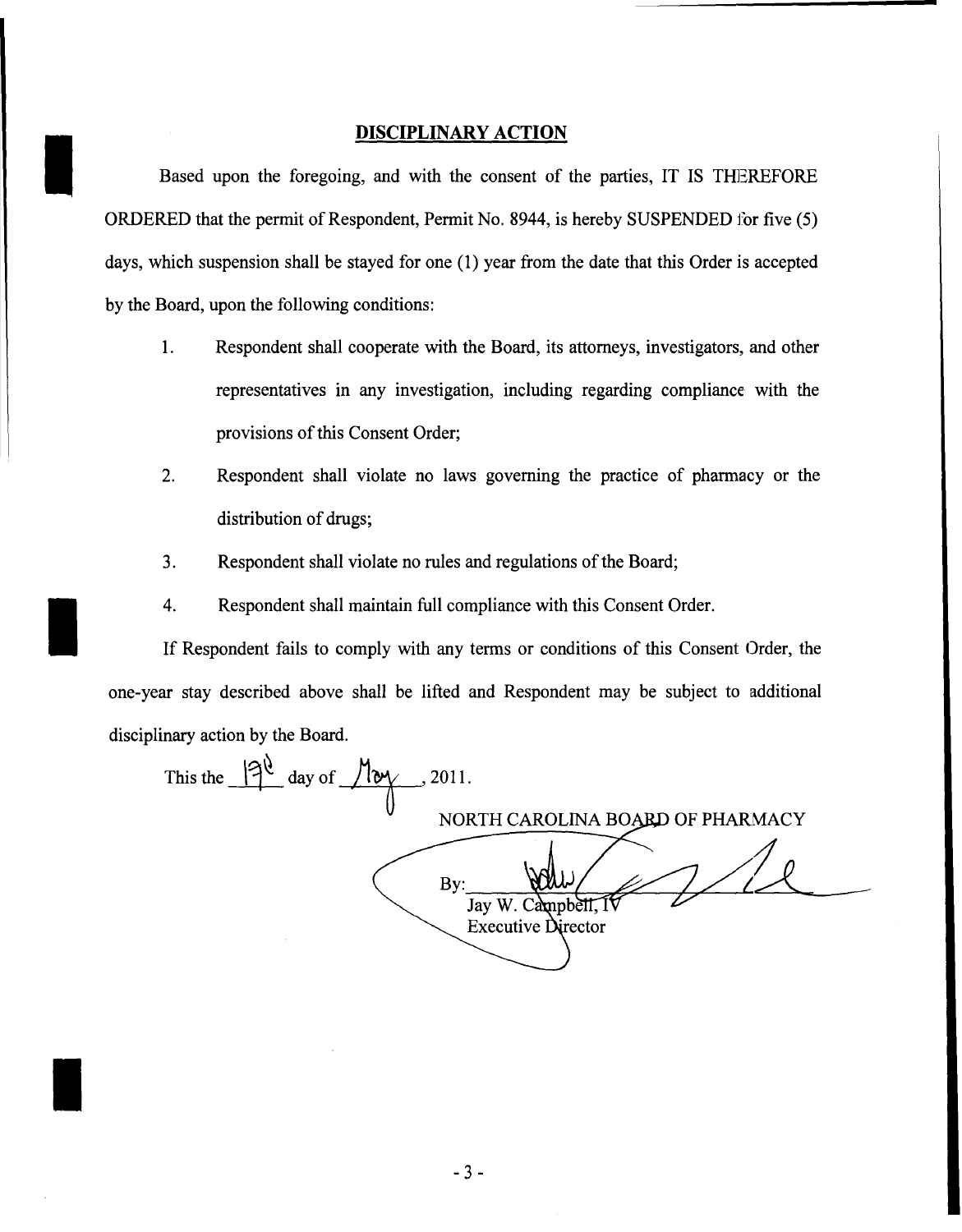Deep River Drug, the holder of permit number 8944, has full knowledge that it has the right to a hearing, at which it would have the right to be represented at its expense by counsel, in this matter. The undersigned freely, knowingly and voluntarily waives such right by entering into this Consent Order.

The undersigned understands and agrees that by entering into this Consent Order, it certifies that it has read the foregoing Consent Order and that it voluntarily consents to the terms and conditions set forth therein and relinquishes any right to judicial review of Board actions which may be taken concerning this matter. The undersigned further understands that should it violate the terms and conditions of this Consent Order, the Board may take additional disciplinary action. The undersigned understands and agrees that this Consent Order will not become effective unless and until approved by the Board. The undersigned understands that it has the right to have counsel of its choice review and advise it with respect to its rights and this Consent Order, and represents that it enters this Consent Order after consultation with iits counsel or after knowingly and voluntarily choosing not to consult with counsel. The undersigned certifies that its agent executing this Consent Order is duly authorized to accept the Consent Order on behalf of the permit holder and to bind the permit holder.

ACCEPTED AND CONSENTED TO BY:

| DEEP RIVER DRUG (License No. 8944) |                |
|------------------------------------|----------------|
|                                    | Date 1 28/2011 |
| Kyan Hoskis<br>By:                 |                |
| $P_{115}/P_{27}$<br>Title:         |                |

### STATE OF *North Carolina*

## *<u>Eandolph</u>* COUNTY

I

I

I

I, the undersigned Notary Public of the County and State aforesaid, do hereby certify that the following person personally appeared before  $\mathbf{mg}_0$ this  $\mathbf{day}$  and acknowledged the due execution of the foregoing document:  $\mathbb{R}^N$  on ' $\mathbb{Z}^N$ ,  $\mathbb{Z}^N$ 

**MARK SIT ALWAYS** Date: 04 - 28 - 2011 **I**s 222 Ehang T. Bullock **in** the state of the Wallet It by BREATH APPLIES CONTROLLED AND THE APPLICATION OF THE APPLICATION OF THE APPLICATION OF THE APPLICATION OF THE APPLICATION OF THE APPLICATION OF THE APPLICATION OF THE APPLICATION OF THE APPLICATION OF THE APPLICATION